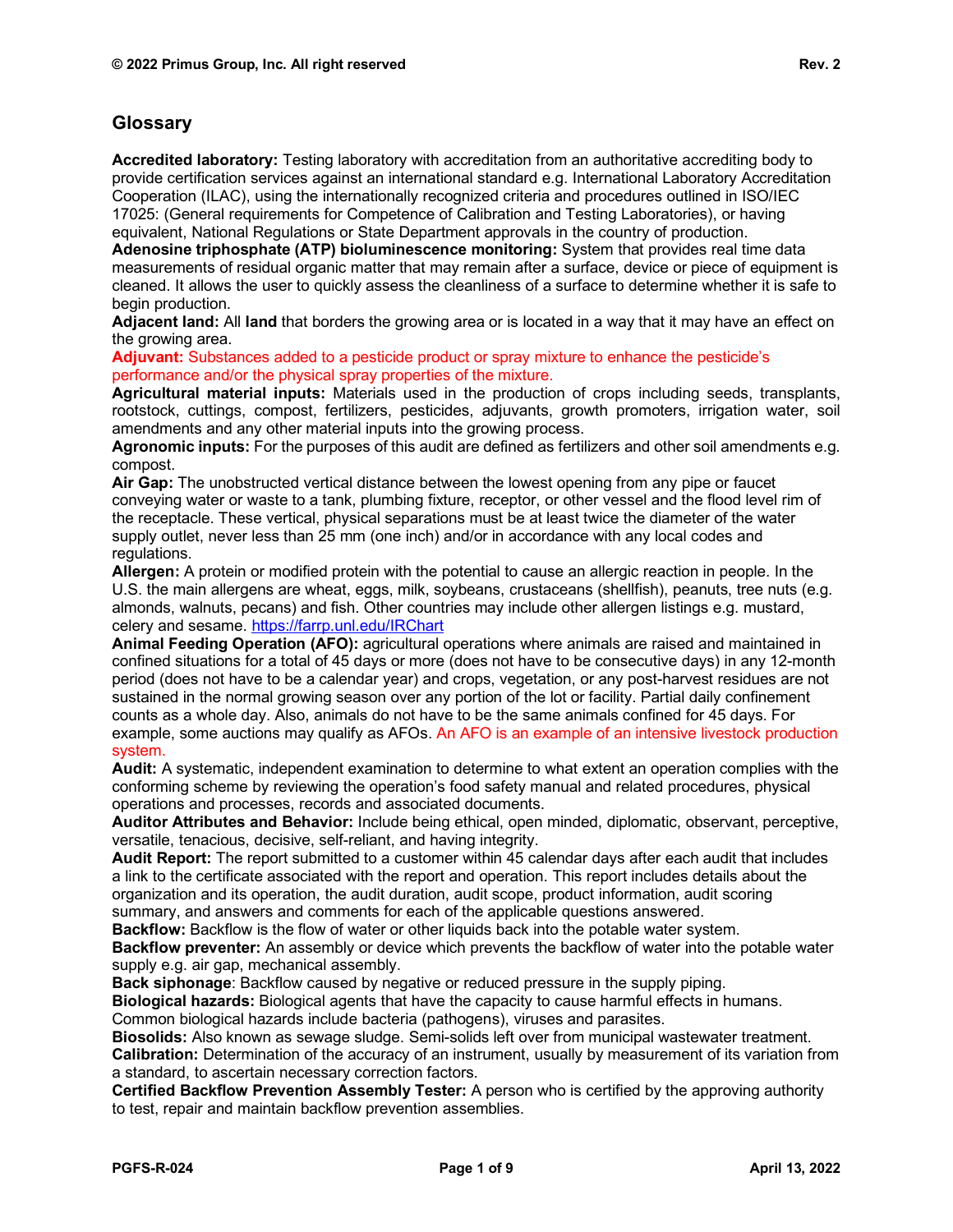**Chemical hazards:** Include radiological hazards, substances such as pesticide and drug residues, natural toxins (such as mycotoxins), environmental pollutants, unapproved food or color additives, and food allergens.

**Clean in Place (CIP)**: An equipment cleaning procedure that occurs on interior surfaces of equipment such as tanks and pipes that cannot be easily reached for cleaning. This procedure is sometimes part of a larger procedure where equipment is partially cleaned in some way while still assembled and then broken down for a deeper clean before being assembled again and then "flushed" through (clean in place). CIP involves circulation of a detergent solution, water rinse and sanitizing solution through equipment by use of a spray ball or spray to create turbulence and thus remove soil. CIP does not include equipment subject to in-place manual cleaning without the use of a CIP system e.g. slicers, mixers, centrifuge dryers.

**Cleanable:** Characteristic of a surface that allows effective removal of soil by normal cleaning methods, is dependent on the material, design, construction and installation of the surface and varies with the likelihood of the surface's role in introducing pathogenic, toxigenic or other contaminants into food.

**Cleaning:** The process of removing food and other types of soil from a surface using a cleaning agent that removes food, soil, rust stains, minerals, or other deposits.

**Coliform bacteria:** Gram-negative, non-spore forming, rod-shaped bacteria are frequently used as indicators of sanitary quality of water but exist broadly in nature.

**Colony forming units (CFU):** A unit of measurement used to estimate viable microorganisms (bacteria, fungus) capable of growth under the prescribed conditions (medium, atmosphere, time and temperature) that develop into visible colonies (colony forming units).

**Commingling:** When more than one lot/batch/GTIN is combined.

**Compost:** Product of microbial decomposition of organic residues into a soil amendment.

**Concentrated animal feeding operation (CAFO):** A lot or facility where animals have been, are, or will be stabled or confined and fed or maintained for a total of 45 days or more in any 12-month period. The number and types of animals covered by this definition can be found in the Federal Register's definition of medium and large CAFOs (CFR Title 40, Part 122.23). [https://www.epa.gov/sites/production/files/2015-](https://www.epa.gov/sites/production/files/2015-08/documents/sector_table.pdf) [08/documents/sector\\_table.pdf](https://www.epa.gov/sites/production/files/2015-08/documents/sector_table.pdf) A CAFO is an example of an intensive livestock production system.

**Control measure:** Any action or activity that can be used to prevent, reduce to an acceptable level, or eliminate a food safety hazard.

**Cooling/Cold Storage**: A facility that is receiving and storing finished goods and performing some kind of pre-cooling and/or cooling activities. In this type of facility, no packing or processing activities are being performed.

## **Cooling Techniques: -**

**Forced-air cooling:** Fans in a refrigerated room (cooler) pull (force) air through the produce and cools the produce more rapidly than room cooling alone. Good air flow is essential so produce must not be packed too closely together.

**Hydrocooling:** Using cascading chilled water to remove the field heat from produce. Hydro-coolers can be standalone structures or cabinet-like pieces of equipment that use a refrigerated, circulated water bath to remove field heat, increasing the shelf life.

**Hydrovac cooling:** Combines techniques of vacuum cooling and hydrocooling. Water is sprayed on product just before flash point of the vacuum cycle when the water evaporates from the produce additional cold water is added so cooling produce without dehydrating.

**Ice:** Ice is applied directly to the produce as a method of removing field heat as well as providing shortterm cooling for transport or display.

**Pre-cooling:** Reducing temperature of product prior to storage (i.e., removing field heat).

**Room cooling:** Produce is placed in a refrigerated room (cooler) and allowed to naturally cool to ambient temperatures. Coolers are normally designed to regulate temperature, airflow, humidity and other environmental factors. Room cooling is used for produce that has already been pre-cooled using another method and for produce that does not need to reach its minimum cooling temperature rapidly.

**Vacuum cooling:** Using low pressure to cool the produce through evaporative cooling. Produce is placed in a vacuum retort where the atmospheric pressure is reduced to a point where water boils and evaporates at 0 °C/32 °F.

**Critical control point:** A step at which control can be applied and is essential to prevent or eliminate a food safety hazard or reduce it to an acceptable level.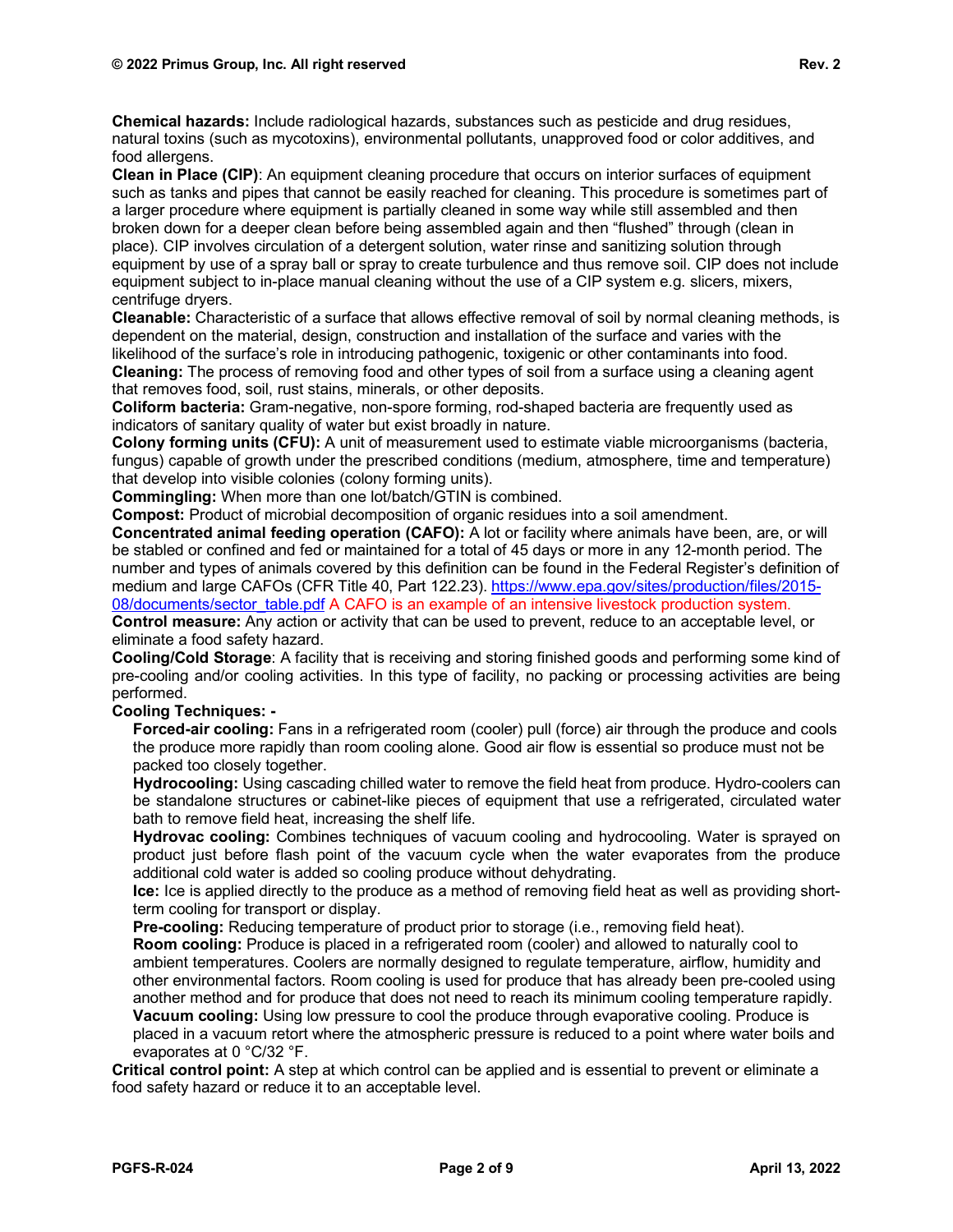**Cross connection:** A connection or a potential connection between any part of a potable water system and any non-potable water system in a manner which under any circumstances, would allow non-potable flow to enter the potable water system.

**Cross-contamination:** The transfer of microorganisms, such as bacteria and viruses, from a contaminated surface or substance to a previously uncontaminated surface or substance.

**Current Good Manufacturing Practices (cGMPs):** Regulations that are found in 21 CFR 110 (Current Good Manufacturing Practices in Manufacturing, Processing, Packing, or Holding Human Food) and enforced by the US Food and Drug Administration (FDA). cGMPs provide for systems that assure proper design, monitoring, and control of manufacturing processes and facilities.

**Dump tank:** Vessel used to wash produce before packing to remove soil and to improve its appearance and marketability. Water in a dump tank is reused and should be treated with an anti-microbial to maintain water quality.

*E. coli***:** *Escherichia coli* are bacteria found in the environment, foods, and intestines of people and animals. *E. coli* are a large and diverse group of bacteria. Although most strains of *E. coli* are harmless, some strains can cause diarrhea, while others cause urinary tract infections, respiratory illness and pneumonia, and other illnesses. The presence of generic *E. coli* is frequently used as an indicator of fecal contamination.

**Facility operation:** A handling operation carried out in one or several buildings where product is being handled and/or stored. The type of Facility operation can be classified as: "Storage & Distribution Center", "Cooling/Cold Storage", "Packinghouse" or "Processing".

**Farm (Ranch):** A tract of land (not necessarily a "lot" for production purposes), under common management and common water supply, ideally contiguous (if not contiguous, similar risk is demonstrated) and used for agricultural production.

**Fecal coliforms:** Refer to "thermotolerant coliforms".

**Flooding:** The uncontrolled flowing or overflowing of a growing area with water that is reasonably likely to contain microorganisms or chemicals of significant public health concern and is reasonably likely to cause adulteration of edible portions of fresh produce in that field.

**Flume system:** A water process used to transport or for initial soil removal of produce via a trough of moving water that is circulated, or "re-circulated," using a pump.

**Food-contact surface:** Those surfaces that contact human food and those surfaces from which drainage onto the food or onto surface that contact the food ordinarily occurs during the normal course of operations; includes utensils and equipment surfaces.

**Food defense:** The process to ensure the security of food and drink from all forms of intentional malicious attack including ideologically motivated attack leading to contamination.

**Food fraud:** A collective term encompassing the deliberate and intentional substitution, addition, tampering or misrepresentation of food, food ingredients or food packaging, labelling, product information or false or misleading statements made about a product for economic gain that could impact consumer health.

**Food-grade:** Term that describes equipment, tools, materials, chemicals, etc. that are of sufficient quality to be used for food production, food storage, food preparation or food contact purposes.

**Food hazard:** A biological, chemical, or physical agent that is reasonably likely to cause human illness or injury in the absence of its control.

**Food Safety Management System (FSMS):** A set of interrelated systems that when used in combination ensure that food is safe for human consumption. It incorporates GMPs/PRPs, GHPs, HACCP and other practices such as regulatory requirements and communication to ensure food safety is maintained.

**Formal training:** A course offered by a recognized educational institution, government body or industry association/group for which a record of attendance is issued. Information about the training content is readily available from the course provider (e.g., course outline, online training materials, etc.).

**Fresh-cut produce:** Fresh fruits and vegetables for human consumption that have been minimally processed and altered in form by peeling, slicing, chopping, shredding, coring, or trimming, with or without washing, prior to being packaged for use by the consumer or a retail establishment.

**Geometric mean:** Mathematical definition: the n-th root of the product of n numbers. Practical definition: the average of the logarithmic values of a data set, converted back to a base 10 number. A geometric mean, unlike an arithmetic mean, tends to dampen the effect of very high or low values, which might bias the mean if a straight average (arithmetic mean) were calculated. This is helpful when analyzing bacteria concentrations, because levels may vary anywhere from 10 to 10,000-fold over a given period.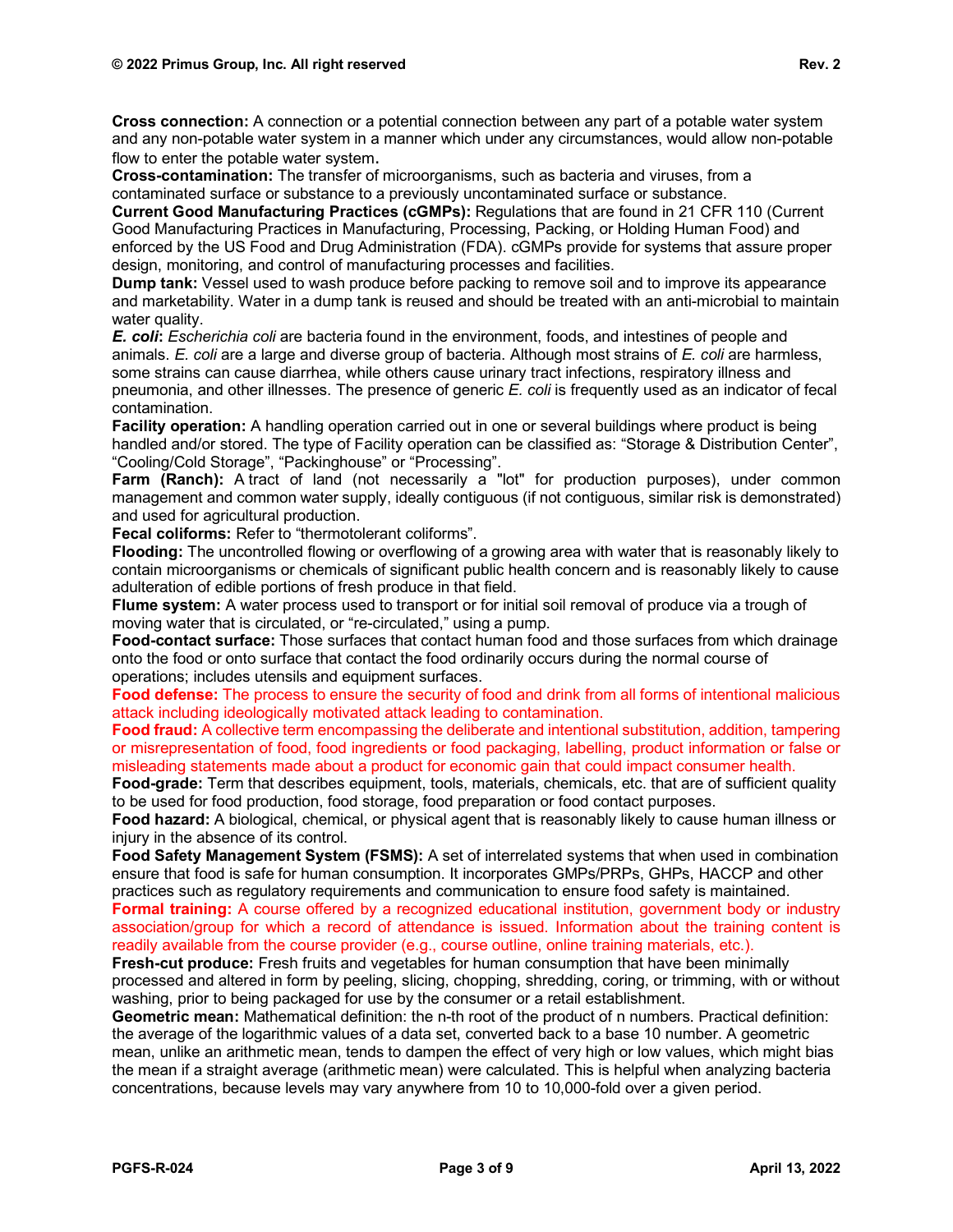**Good Agricultural Practices (GAPs):** Food safety practices for farm activities related to risk mitigation of water, soil amendments, land use (previous and adjacent), animal access (domestic/wild), equipment, tools and buildings, worker health & hygiene practices.

**Good Manufacturing Practices (GMPs):** Facility operation guidelines for food handlers to mitigate potential and real risks. Key categories include HACCP methods and procedures, facility design and [construction](https://thelawdictionary.org/construction-material/) material, water supply, plumbing and toilet facilities, equipment and utensils, raw food handling and process controls, personal hygiene, pest control, and waste [disposal.](https://thelawdictionary.org/waste-disposal/) See also, current Good Manufacturing Practices.

**Greenhouse:** See "Indoor Agriculture".

**Green waste:** The vegetative portion of the waste stream arising from various sources including waste from domestic and commercial premises and municipal operations.

**Ground water:** Water below the Earth's surface, typically the source of water in springs and wells.

**HACCP plan:** A written document that explains the formal procedures for following Hazard Analysis and Critical Control Point principles and is used to identify, prevent and control food safety hazards.

**Harvest crew:** A designated group of workers under common supervision, harvesting the same product. **Harvesting:** The physical act or process of gathering a crop from the production site (e.g., pulling or digging produce from the ground, picking it, separating it from the plant), which can be done either manually or mechanically.

**Human pathogen:** Microorganisms (bacteria, fungus, parasite, protozoa or virus) capable of causing illness or disease in people.

**Indoor agriculture (Greenhouse):** Where crops are grown in a controlled environment in a temporary or permanent enclosed structure. This does not include shade or hoop houses.

**Irrigation methods: -**

**Drip irrigation:** A type of micro-irrigation where the system emits water at a very slow rate directly to the soil where plant roots are growing. System may be on the soil surface or buried below the surface. **Flood/furrow/surface irrigation:** Water is pumped or brought to fields and allowed to flow along the ground among the crops.

**Micro-irrigation:** A system where water is distributed under low pressure through a piped network in a pre-determined pattern and applied as a small discharge to or adjacent to each plant. Includes various systems (drip, micro-spray, micro-sprinklers, mini-bubbler) distinguished by the type of emitter device used to deliver water to the plants.

**Micro-sprinklers/sprays:** A type of micro-irrigation with fixed micro-sprays that deliver water at a higher rate and cover a larger area than drip emitters. Typically used in tree orchards, variant used in aeroponics.

**Overhead/sprinkler irrigation:** System where water is piped to one or more central locations and distributed by overhead high-pressure sprinklers or guns. Sprinklers can be fixed or mounted on moving platforms.

**Sub-irrigation/seepage irrigation:** A method of artificially raising the water table to allow the soil to be moistened from below the plant root zone. A system of canals, weirs, gates and pumps are used to increase and decrease water level in a network of ditches, controlling the water table. A variant is used in hydroponics.

*Listeria***:** The major [human pathogen](https://en.wikipedia.org/wiki/Human_pathogen) in the *Listeria* genus is *[L. monocytogenes](https://en.wikipedia.org/wiki/Listeria_monocytogenes)*. It is usually the causative agent of the relatively rare bacterial disease [listeriosis,](https://en.wikipedia.org/wiki/Listeriosis) a serious [infection](https://en.wikipedia.org/wiki/Infection) caused by eating [food contaminated](https://en.wikipedia.org/wiki/Foodborne_illness) with the bacteria. The disease affects [pregnant women,](https://en.wikipedia.org/wiki/Pregnancy) [newborns,](https://en.wikipedia.org/wiki/Neonate) adults with [weakened immune systems,](https://en.wikipedia.org/wiki/Immunodeficiency) and the [elderly.](https://en.wikipedia.org/wiki/Old_age) *Listeria* bacteria can grow at refrigeration temperatures and survive freezing.

**Metrics:** Established measurable best practices and guidelines for a variety of process areas judged to be potential contributors to the risk of microbial contamination.

**Mitigation measures:** Any action or activity that can be used to prevent, reduce to an acceptable level, or eliminate a food safety risk. In order for mitigation to be effective, the risks must be identified ahead of time and a plan devised ready for implementation before or when the risk occurs.

**Mock recall:** A procedure to test the recall program and recall team's ability to find and trace their product during a recall.

**Module:** Section of the audit where topics' questions are grouped together under a common option. **Monitoring:** A planned sequence of observations or measurements to assess compliance with requirements.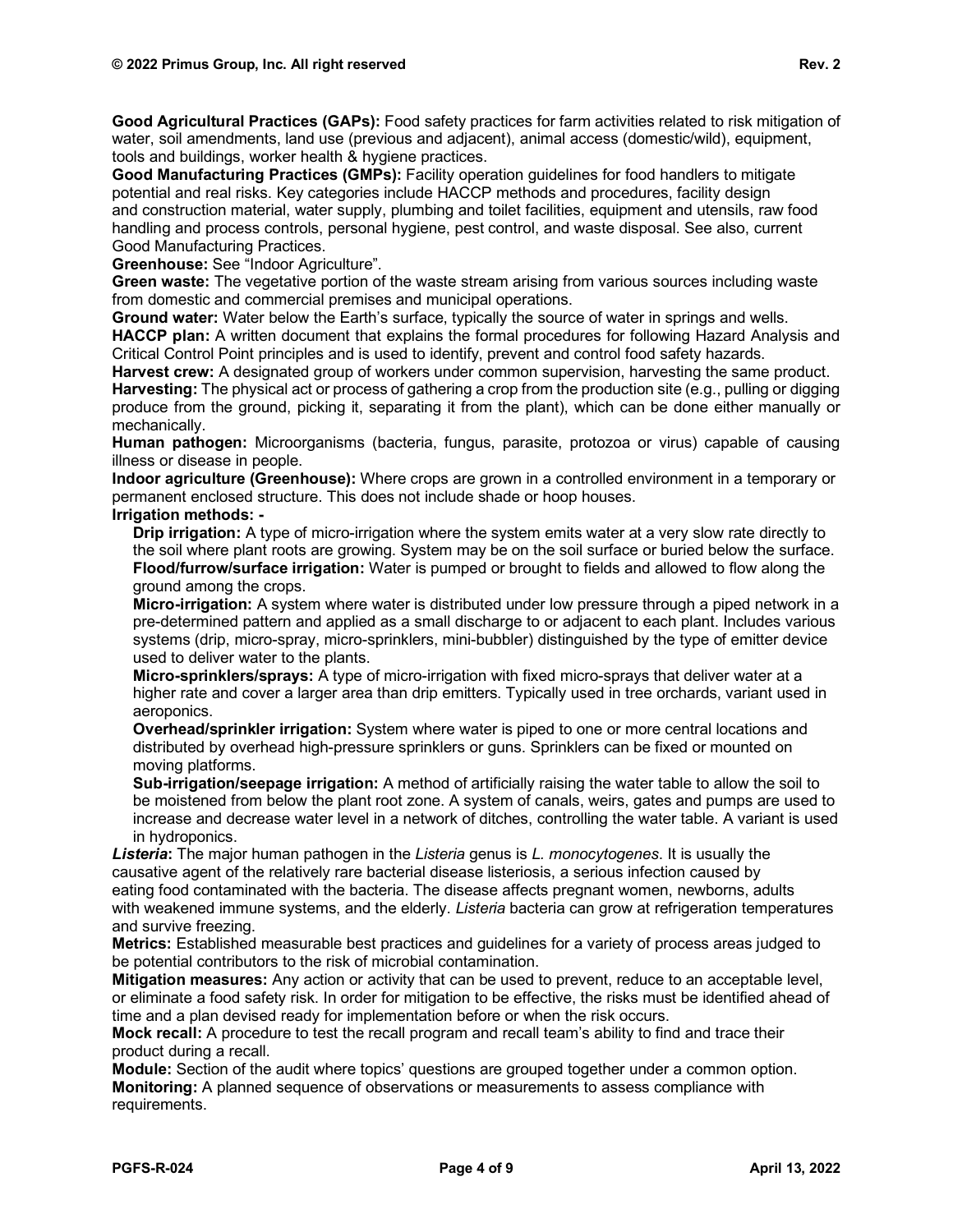**Most Probable Number (MPN):** A unit of measurement of estimated numbers of microbes in a sample when present in small numbers. The MPN method involves taking the original solution or sample and subdividing it by orders of magnitude (frequently  $10 \times$  or  $2 \times$ ) and assessing presence/absence in multiple subdivisions.

**Non-conformance:** A deficiency in compliance against the scoring criteria. For all audits, the overall total score calculated in the preliminary stage needs to be  $\geq 85\%$  in order to proceed to the subsequent certification decision phase. If the preliminary overall total score is <85% then the audit is "not certified". The applicant organization may submit corrective actions, but they will not achieve certification. The preliminary overall total score is the combined score from all modules, not individual scores per module. If the preliminary score is ≥ 85% but <90%, corrective actions are required in order to become certified. **Non-porous surface:** A smooth solid surface that limits absorption and penetration of liquid (e.g., metal, stainless steel, hard plastic material).

**Non-synthetic crop treatments:** Any crop input that contains animal manure, an animal product, and/or an animal by-product that is reasonably likely to contain human pathogens, e.g. compost teas, fish emulsions, fish meal, blood meal, "bio fertilizers" (commonly used for pest control, greening, disease control, fertilizing).

**Outsourcing:** A firm, company or individual carrying out a process on products or service on the behalf of the auditee.

**Oxidation Reduction Potential (ORP):** Oxidation-Reduction Potential is the potential (voltage) at which oxidation occurs at the anode and reduction occurs at the cathode of an electrochemical cell. From a microbiological perspective, an oxidizing chemical pulls electrons away from the cell membrane causing it to become destabilized and leaky resulting in rapid cell death. ORP sensors allow monitoring and tracking of critical disinfectant levels in water systems. In combination with pH sensors systems can provide automated demand-based injection of an oxidizing chemical and food grade acid (muriatic or phosphoric acid).

**Packaging:** Material or package which provides protection, tampering resistance, and special physical, chemical, or biological needs to maintain food safety

**Packinghouse:** A facility where commodities are sorted and/or sized, may be minimally trimmed (not altered in form), washed or not washed, may have post-harvest treatments applied (e.g. fungicide, wax, sprout inhibitor) and packed for commercial distribution and use by consumer or retail establishment.

**Parts per million (ppm):** A unit of measurement of very dilute concentrations of substances. Usually describes the concentration of something in water or soil. One ppm is equivalent to 1 milligram of something per liter of water (mg/l) or 1 milligram of something per kilogram soil (mg/kg).

**Persistent organic contaminants:** also known as persistent organic pollutants (POPs), are organic compounds resistant to environmental degradation from chemical, physical and photolytic processes.

They include chlorinated solvents, polychlorinated biphenyls (PCBs), dioxins, and certain pesticides.

**Pathogen:** A microorganism (fungus, bacteria, parasite, protozoa or virus) capable of causing illness or disease.

**Pest:** An animal, plant or other organism that is directly or indirectly injurious, noxious or troublesome, and an injurious, noxious or troublesome condition or organic function of an animal, a plant or other organism (e.g., rodents, birds, reptiles, insects, weeds, fungi, bacteria, viruses, etc.).

**Pesticides:** A substance that prevents, destroys, or controls a harmful organism ('pest') or disease, or protects plants or plant products during production, storage and transport. Includes, herbicides, fungicides, insecticides, acaricides, nematicides, molluscicides, rodenticides, growth regulators, repellents, rodenticides and biocides.

**Physical hazards:** Any extraneous object or foreign matter in a food item which may cause illness or injury to a person consuming the product.

**Pit toilets (latrines):** A sanitation technology used for onsite waste management. They consist of a hole in the ground, which may be unlined or lined, with a reinforcing material (e.g. bricks, concrete rings) to contain human excreta.

**Plant Protection Product (PPP):** Pesticides that protect crops, or desirable or useful plants. PPP have at least one active substance with one of the following functions: protect plants/plant products against pests/diseases before or after harvest; influence the life processes (growth) of plants (e.g. plant growth regulators, rooting hormones); preserve plant products; destroy or prevent growth of undesired plants or plant parts. May also contain safeners and synergists.

**Pooled water:** An accumulation of standing water.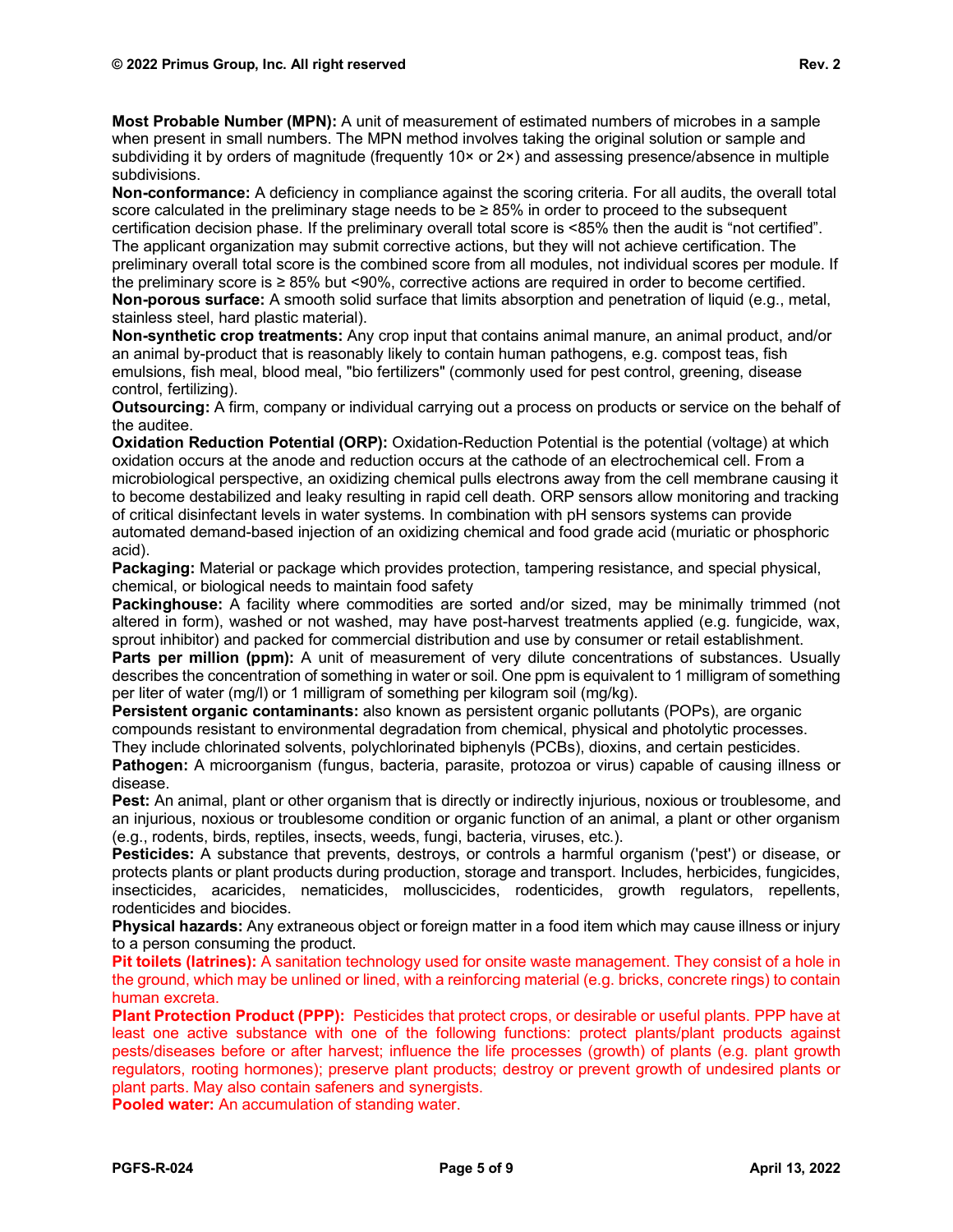**Potentially Ready-to-Eat/Ready-to-Use (RTU)**: Food in an edible form that has been minimally processed – cleaned/sorted, trimmed, and possibly cut before being packaged, and requires further washing and/or preparation prior to consumption.

**Pre-harvest interval:** The minimum amount of time that must pass between the last pesticide application on a crop and the harvesting of the crop

**Pre-planting:** Time from harvest of prior crop to beginning of planting the current crop.

**Preventive control plan:** A written [document](https://www.inspection.gc.ca/food-safety-for-industry/toolkit-for-food-businesses/glossary-of-key-terms/eng/1430250286859/1430250287405#a70) that demonstrates how [hazards](https://www.inspection.gc.ca/food-safety-for-industry/toolkit-for-food-businesses/glossary-of-key-terms/eng/1430250286859/1430250287405#a10) to your [food](https://www.inspection.gc.ca/food-safety-for-industry/toolkit-for-food-businesses/glossary-of-key-terms/eng/1430250286859/1430250287405#a80) are identified and prevented, eliminated or reduced to an [acceptable level.](https://www.inspection.gc.ca/food-safety-for-industry/toolkit-for-food-businesses/glossary-of-key-terms/eng/1430250286859/1430250287405#a52)

**Preventive controls:** Controls to address hazards that occur in the products that are manufactured and significantly minimize or prevent and help ensure that the food is not adulterated. These include, process, allergen, sanitation and other additional controls.

**Preventive measures:** Actions taken that are intended to reduce or prevent the severity/impact of a risk. **Processing facility:** Washing, slicing, dicing, cutting, shredding, peeling, grading, pasteurization, cooking, chilling, juicing, pressing, freezing, packing in modified atmosphere, packed in vacuum packing or any other activity that significantly transforms the product from its original whole state.

**Processing water:** Water that is used for post-harvest handling of produce, such as washing, cooling, waxing, or product transport.

**Ranch:** See "Farm".

**Ready-to-Eat (RTE):** Food in an edible form without additional preparation needed to achieve food safety, includes raw fruits and vegetables that are thoroughly washed in water to remove soil and other contaminants before being cut, combined with other ingredients, cooked, served, or offered for human consumption.

**Recirculated/re-used water:** A closed water system, where water is used more than one time before it is discharged into a wastewater system (e.g. dump tanks, flume systems, hydrocoolers).

**Releasing:** Handing product over to another operation that is responsible for the next activity/function (e.g. labelling, icing, storing, transporting), whether the product is purchased or not

**Repacking:** Removing product from its market ready packaging, re-handling the product (e.g., re-sorting, re-grading, re-trimming, etc.), and putting it into market ready packaging materials.

## **Report Types: -**

**Preliminary Audit Report:** The initial report submitted to a customer within 15 calendar days after each audit. This report type includes details about the organization and its operation, the audit duration, audit scope, product information, audit scoring summary, and answers and comments for each of the applicable questions answered. This report type does not include the customer's evidence and/or responses to corrective action(s) or the certification body's review response to those corrective actions.

**Non-Conformance Report:** An initial report submitted to a customer within 15 calendar days after each audit. This report type includes details about the organization and its operation, the audit duration, audit scope, product information, audit scoring summary, and answers and comments for each of the applicable non-conformance questions answered. This report type does not include the customer's evidence and/or responses to non-conformance(s) or the certification body's review response to those corrective actions.

**Final Audit Report:** The final report submitted to a customer within 45 calendar days after each audit that includes a link to the certificate associated with the report and operation. This report type includes the customer's evidence and/or responses to corrective action(s) and the certification body's review response to those corrective actions. This report includes details about the organization and its operation, the audit duration, audit scope, product information, audit scoring summary, and answers and comments for each of the applicable questions answered.

**Corrective Actions Report:** A final report submitted to a customer within 45 calendar days after each audit. This report type includes the customer's evidence and/or responses to non-conformance(s) and the certification body's review response to those corrective actions. This report type includes details about the organization and its operation, the audit duration, audit scope, product information, audit scoring summary, and answers and comments for each of the applicable nonconformance questions answered.

**Revocation:** A type of sanction issued by a Certification Body by revoking a customer's current certificate(s). This type of sanction should be issued based on the following circumstances or any other critical circumstance a Certification Body finds appropriate: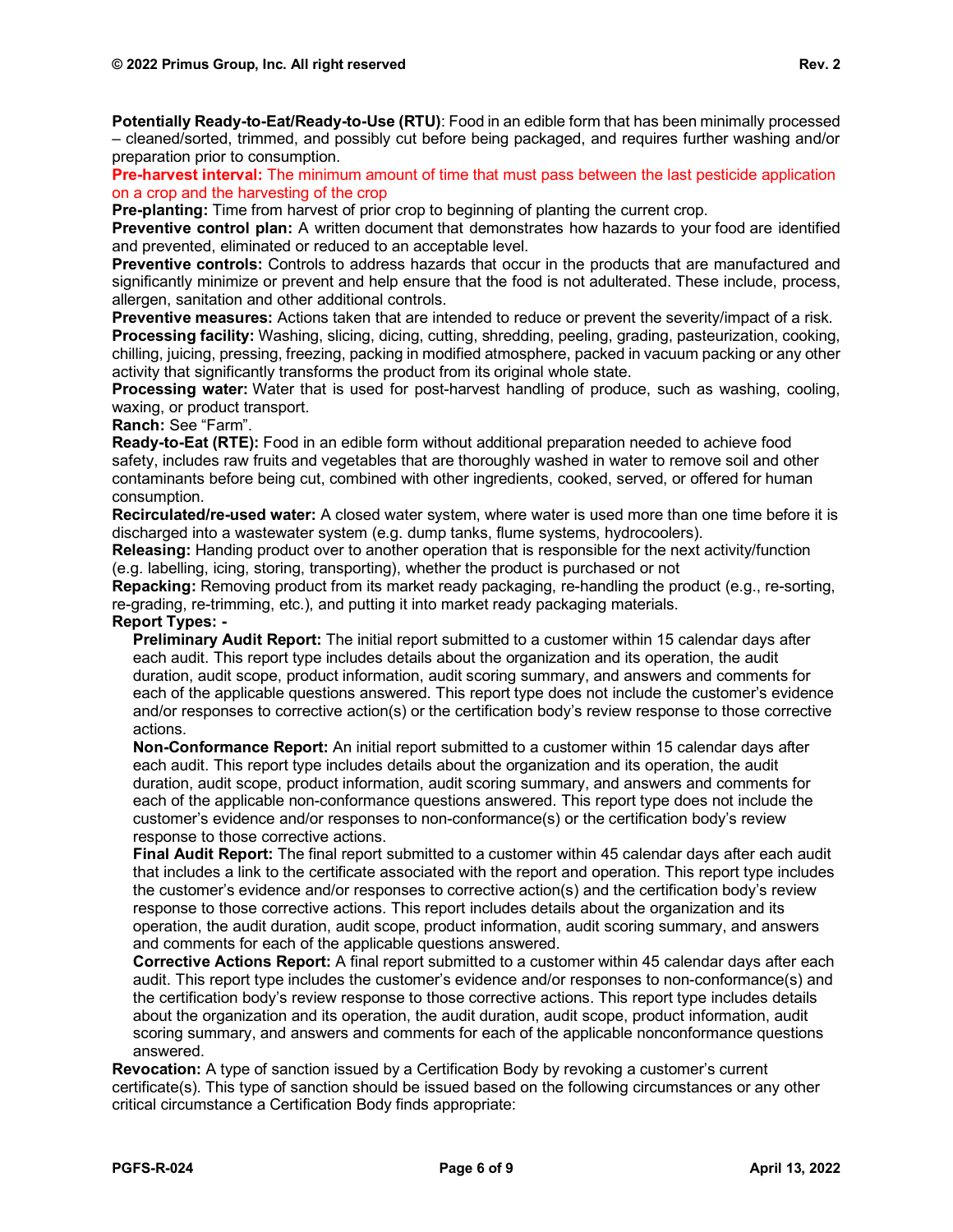- Evidence of fraud is found
- A suspension-related issue is not adequately resolved
- The organization declares bankruptcy

**Risk:** A function of the probability of a hazard occurring, frequency and the severity of that hazard. **Risk assessment (GAP):** An evaluation of the growing environment food safety hazards relevant to topography, hydrology, geographical features, climatic conditions, land history, adjacent land use, water source, domestic animal and wildlife presence or any other potential sources of contamination to the crop. **Risk assessment (GMP):** An evaluation of the facility to identify and control and food safety hazards relevant to facility location and adjacent land use e.g. animal activity, industrial activity, water source, waste water treatment sites (settling ponds, land applications, etc.) or any other potential sources of contamination.

**Risk mitigation:** Actions to reduce the severity/impact of a risk.

**Safener:** Chemicals used in combination with herbicides to reduce the effect (injury) of the herbicide on plants and to improve selectivity between the desired crop plant and the undesired weed species being targeted

*Salmonella***:** A rod-shaped, non-spore-forming, Gram-negative bacterium that is a member of the family Enterobacteriaceae (as are *E. coli* and coliforms) and causes illness (salmonellosis) in humans. Sources include water, soil, insects, reptiles, birds, animal feces, eggs, meat, poultry unpasteurized milk, raw fruits and vegetables (e.g. sprouts, melons), nuts and spices.

**Sanitation Standard Operating Procedures (SSOPs):** A set of written instructions detailing all steps and activities required to perform a given cleaning and sanitation task before, during, and after production with the purpose of minimizing variation and facilitating consistency.

**Sanitize:** The process of reducing the number of microorganisms that are on a properly cleaned surface to a safe level. A safe level is defined as a 99.999% reduction of the number of disease microorganisms that are of public health importance. Sanitizing is accomplished by using either heat, radiation, or chemicals. Unless the item to be sanitized is effectively cleaned, it is impossible to obtain close contact between the sanitizer and the surface to be sanitized. Some chemical sanitizers, such as chlorine and iodine, react with organic matter and are less effective when the surface is not properly cleaned. **Scheme:** A documented certification system related to specified products, which has specified requirements, specific rules and procedures.

**Senior Management:** person or group of people who directs and controls an organization at the highest level. Senior management has the power to delegate authority and provide resources within the organization, including the authority to authorize financial and human resource decisions.

**Sewage sludge:** Also called biosolids. Semi-solids left over from municipal wastewater treatment. **Single-pass water:** Water that is not reused e.g. spray bars on a wash line. Water from spray bars in a single-pass system is not collected and re-used.

**Soil amendment:** Any material added to a soil to promote healthy plant growth by affecting the physical, chemical, or other characteristics of the soil and improve soil condition. For example, fertilizers, compost, sludge, manure, microbes.

**Standard:** A document that provides requirements, specifications, guidelines or characteristics that can be used consistently to ensure that materials, products, processes and services are fit for their purpose. **Standard Operating Procedures (SOPs):** A set of written instructions detailing all steps and activities required to perform a given routine task with the purpose of minimizing variation and aiding consistency. **Storage & Distribution Center:** A facility that is only receiving and storing finished goods for further shipment e.g. regional distribution warehouses. Goods may be stored at controlled or ambient temperatures.

**Subcontractor:** A person or organization contracted to provide labor or perform a service. **Substrate:** Any growing medium used in place of soil for growing plants, that is introduced to the site and is removed after use.

**Supplier:** A person or organization that provides products or services to customers.

**Suspension:** A type of sanction issued by a Certification Body by suspending an organization's current certificate(s). This type of sanction should be issued based on the following circumstances or any other circumstance a Certification Body finds appropriate:

- A non-conformance is found to be a food safety issue and an immediate threat to the public.
- If the re-certification audit results in an automatic failure, while the organization still has a valid certificate.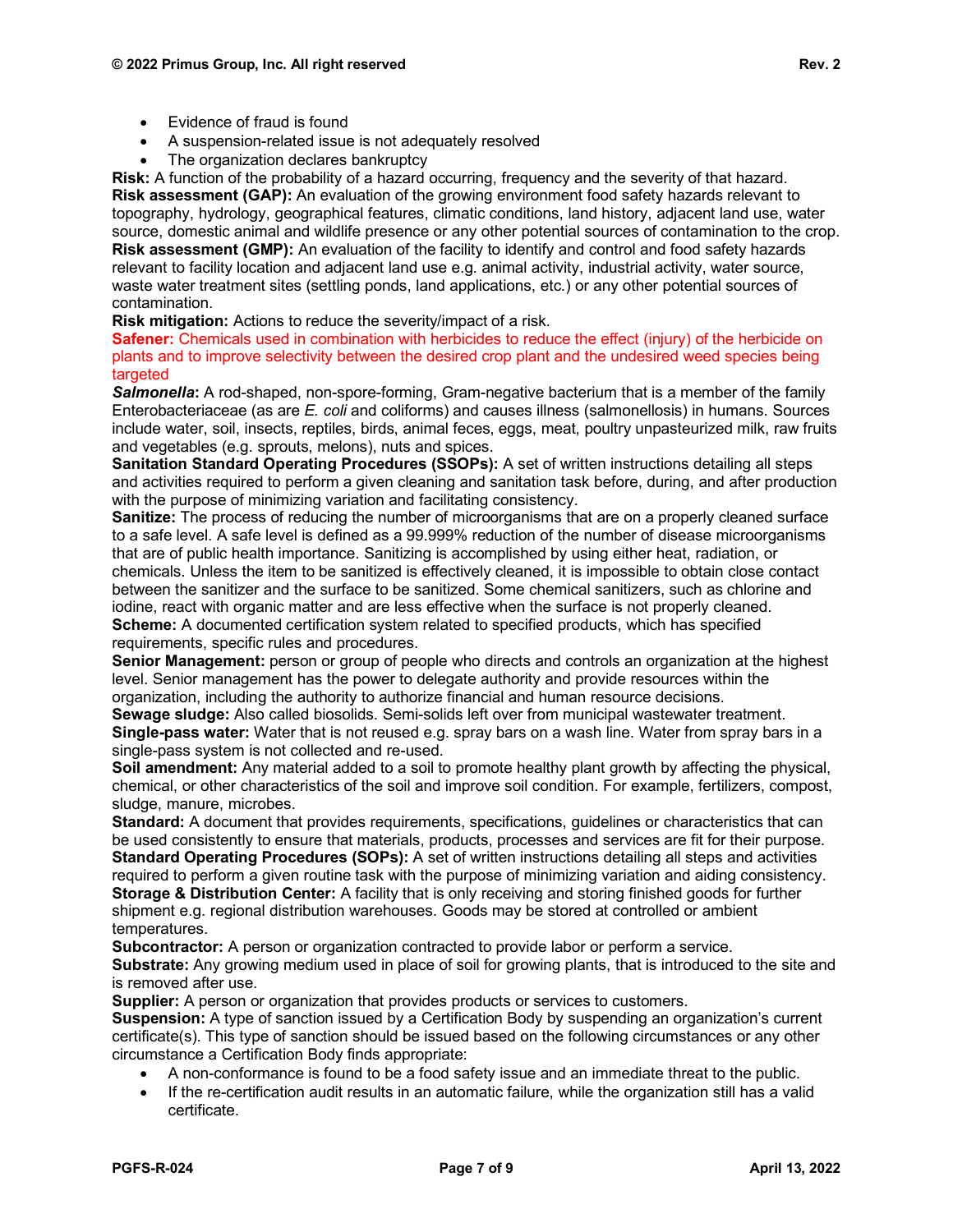- If a critical food safety issue is detected during an audit (e.g., automatic failure, special circumstance, etc.), then the CB should consider suspending existing certificates related to this new observation(s).
- An organization does not pay the agreed to fees.
- If an organization rejects a surveillance audit on the second CB notification.
- The organization improperly uses the PrimusGFS or GFSI logo or trademark.
- An organization is involved with an illegal activity or a serious food safety issue.

**Synergist:** Chemicals used in combination with insecticides to increase their effectiveness at killing pests e.g. piperonyl butoxide, N-Octyl bicycioheptene dicarboximide (MGK-264).

**Thermotolerant coliforms:** A subgroup of total coliforms. The predominant numbers of bacteria that test positive in assays for thermotolerant coliform may be *E. coli*, but from horticultural production and postharvest handling operations the greater numbers are often benign or non-pathogenic soil and leaf colonizers.

**Total coliforms:** A large group of bacteria common in the environment (soil and vegetation). Total coliform counts give a general indication of the sanitary condition of a water supply and are a useful indicator of the possible presence of other pathogens for drinking water. Their presence is an indication of issues with water treatment and/or the integrity of water distribution systems.

**Traceability**: System that permits the source of the product to be identified and maintained at any stage in the supply and distribution system.

**Turbidity:** A measure of the degree to which the water loses its transparency due to the presence of suspended particulates.

**Validated process:** A process that has been demonstrated to be effective though a statistically based, scientific study that considers and determines limits for all process variables that may impact the process' objectives

**Validation:** An activity to obtain evidence that a requirement is controlled effectively.

**Verification:** Confirmation through the review of objective evidence, that a product, process or service fulfills specified requirements.

**Visitor:** Any person who enters an operation (GAP or GMP) with the permission of the operation's management.

## **Water:-**

**Agricultural water**: Water used for irrigation, the application of agricultural chemicals and commercial fertilizers and on-farm tasks such as dust suppression.

**Flume water:** Water used for transporting product or for the initial step of the soil removal process. **Ground water:** Water beneath the earth's surface, often between saturated soil and rock, which supplies wells and springs.

**Municipal water**: Water supplied by the local government that is potable.

**Potable water:** Water that meets the standards for drinking purposes of the State or local authority having jurisdiction, or water that meets the standards prescribed by the U.S. Environmental Protection Agency's National Primary Water Regulations (40 CFR 141). (Biological parameters are zero total coliforms and zero *E. coli*).

**Re-circulated/reused water**: Water that is being used more than once e.g. flume system, dump tank, hydrocooler.

**Surface water:** Water at or above the land surface exposed to the environment (ponds, rivers, lakes, canals, etc.), as opposed to ground water.

**Tailwater:** Surface run-off water from irrigation. Water may be captured in ponds or tanks and pumped back to the growing area for use in next cycle of irrigation.

**Tertiary water**: Wastewater (e.g. municipal, industrial) that has received the third, or final, stage of water treatment. Primary treatment screens particulates and settles sludge in ponds. Secondary treatment removes harmful microorganisms and tertiary treatment passes the water through filters to remove organic pollutants that bacteria cannot break down. Tertiary treatment also uses chemicals to remove chemical pollutants such as phosphorous and nitrogen.

**Wash water:** Water used during the cleaning process to remove organic material/soil from product (e.g., dump tanks, sprays, hydro-coolers.

**Water distribution system:** All pipes, pumps, valves, storage tanks, reservoirs, meters, fittings, and other components used to carry water from its primary source to other areas of the property, building, etc.